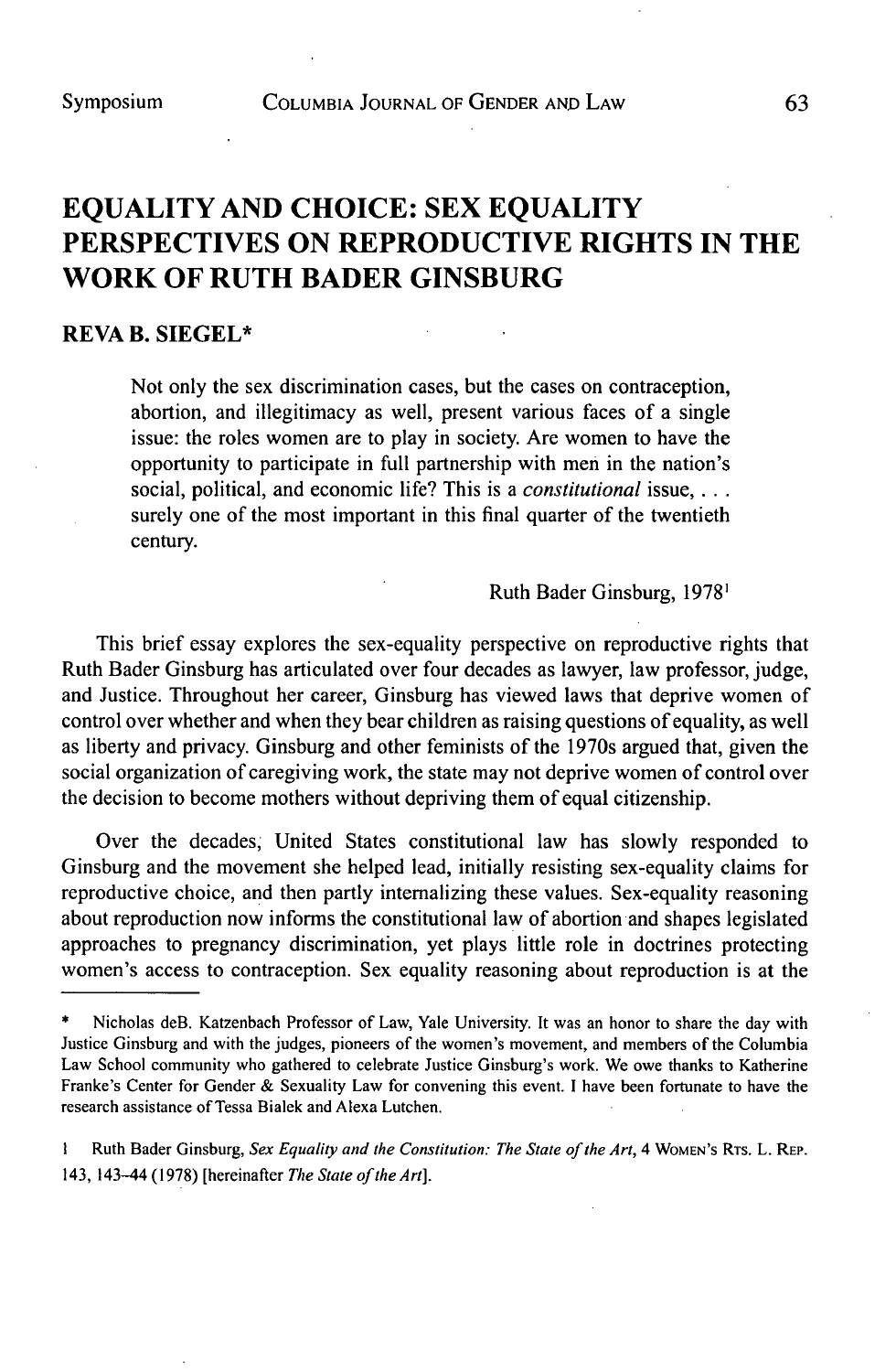center of the Court's holding in *Nevada Department of Human Resources v. Hibbs<sup>2</sup>* that Congress had power under the Fourteenth Amendment to enact the family leave provisions of the Family and Medical Leave Act  $(FMLA)$ ,<sup>3</sup> yet is wholly absent in the plurality and concurring opinions in *Coleman v. Court of Appeals of Maryland4* that Congress lacked power under the Fourteenth Amendment to enact the self-care provisions of the FMLA-a judgment from which Justice Ginsburg dissented passionately and at length.

# **I.** As **an ACLU Lawyer:** *Struck v. Secretary of Defenses*

From the beginning, Justice Ginsburg understood government regulation of women's reproductive choices as presenting core questions of sex equality. One of Ginsburg's earliest Supreme Court briefs for the **ACLU,** filed in *Struck v. Secretary of Defense,* advanced the cause of a woman who had been forcibly discharged from the Air Force because she was pregnant.<sup>6</sup> Under then-prevailing government policy, new mothers could not serve in the armed services, while new fathers could; a pregnant service woman could avoid discharge only if she aborted the pregnancy.'

As Justice Ginsburg recently recalled:

[T]he **ACLU** had taken on, along with *Struck,* several other cases challenging the rule, then maintained **by** all the Armed Forces, requiring pregnant service members to choose between abortion and ouster from the military. But Captain Struck's case was our frontrunner. We aimed to present the issue of reproductive choice through her eyes and

*5* Struck v. Sec'y of Def., 460 **F.2d 1372** (9th Cir. **1972),** *cert. granted,* 409 **U.S.** 947 (Oct. 24, **1972)** (No. **72-178).** Ultimately, the Air Force opted to waive Struck's discharge before the Supreme Court could decide the case. Struck v. Sec'y of Def., 460 **F.2d 1372** (9th Cir. **1972),** *vacated and remanded for consideration of mootness,* 409 **U.S. 1071** (Dec. **18, 1972).**

**6** Brief for Petitioner, 460 **F.2d 1372** (9th Cir. **1972),** *cert. granted,* 409 **U.S.** 947 (Oct. 24, **1972)** (No. **72-178), 1972** WL **135841.**

**7** *Id.* at **3.** For a recent account of the *Struck* case that **I** co-authored with Neil Siegel, with a comment **by** Justice Ginsburg, see Neil **S.** Siegel **&** Reva B. Siegel, *Struck by Stereotype: Ruth Bader Ginsburg on Pregnancy Discrimination as Sex Discrimination,* **59 DUKE L.J. 771** (2010); Ruth Bader Ginsburg, *A* Postscript to Struck **by** *Stereotype,* **59 DUKE L.J. 799** *(2010); see also* Cary Franklin, *The Anti-Stereotyping Principle in Constitutional* Sex *Discrimination Law, 85* **N.YU.** L. REv. **83** (2010).

<sup>2</sup> **538 U.S. 721 (2003).**

**<sup>3</sup>** *Id.*

*<sup>4</sup>* **132** S. Ct. **1327** (2012).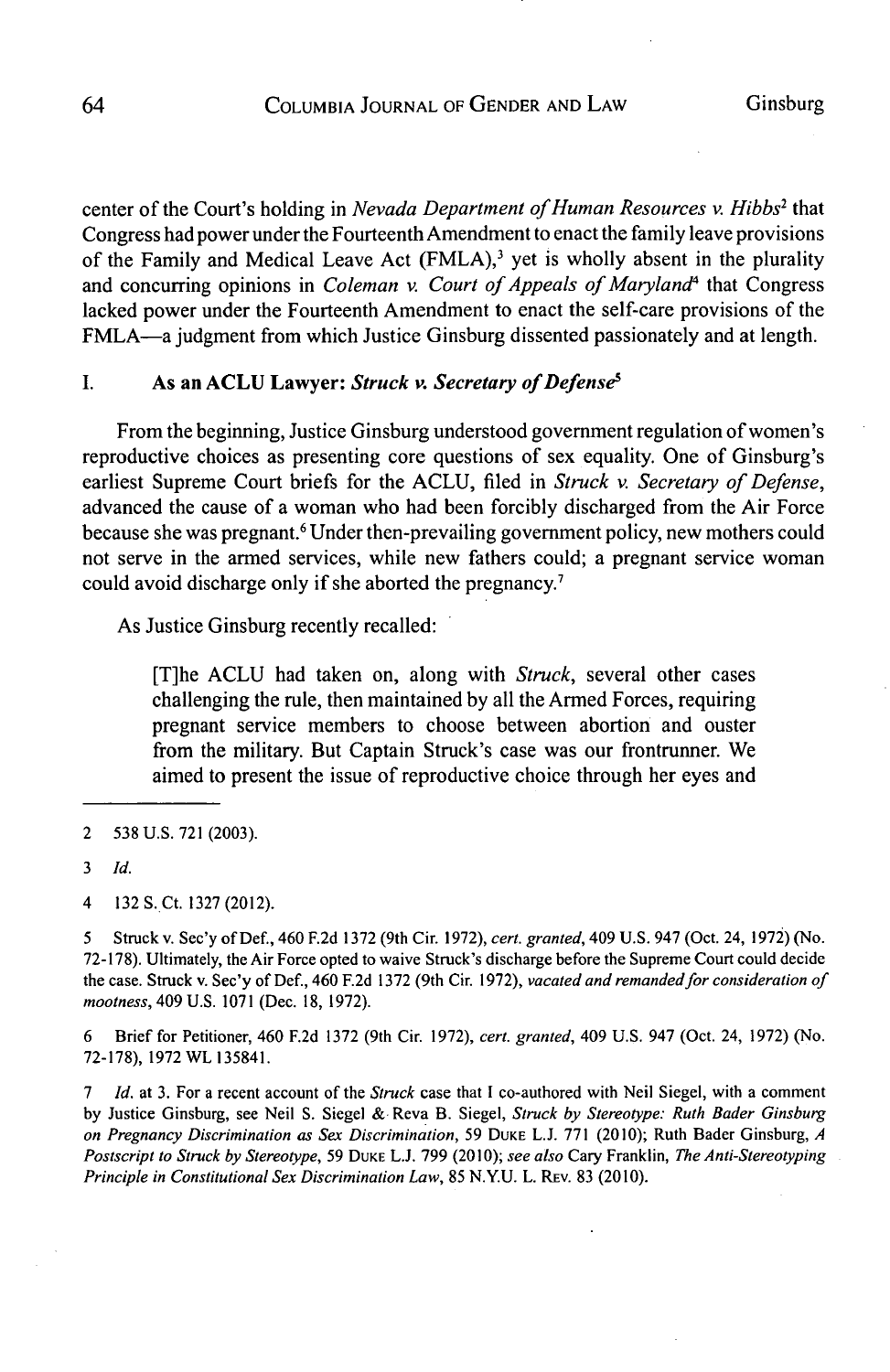experience. Captain Struck chose birth, but her Government made that choice a mandatory ground for discharge.8

Ginsburg's merits brief challenged Struck's exclusion from military service on equal protection and due process privacy grounds. Ultimately, the government would change its policy with the aim of mooting Struck's case.9

Ginsburg's **1972** brief argued that Struck's discharge for pregnancy violated the Equal Protection Clause. The brief appeals to several conceptually distinct understandings of equality, which together interact to produce a compelling argument for sex equality in the regulation of women's reproductive choices:

**A.** The familiar demand for equal treatment: In the *Struck* brief, Ginsburg argued that mandatory discharge from the military for mothers-to-be, but not fathersto-be, enforced a double standard in matters of sex and family roles.'0 As the brief wryly observed, unlike women in the Air Force, "[m]en in the Air Force are not constrained to avoid the pleasures and responsibilities of procreation and parenthood."<sup>11</sup>

B. The anti-stereotyping principle: Ginsburg's equal protection argument objected to different treatment, and something more. It challenged **(1)** government imposition of (2) traditional, stereotypical sex roles on men and women. Ginsburg argued, "Mandatory pregnancy discharge reinforces societal pressure [on women] to relinquish career aspirations for a hearth-centered existence."<sup>12</sup> Air Force policy enforced the "discredited notion that a woman who becomes pregnant is not fit for duty, but should be confined at home to await childbirth and

**8** Ginsburg, *A Postscript to Struck by Stereotype, supra* note *7, at* **799.**

**<sup>10</sup>E.g.,** Brief for Petitioner, supra note **6,** at **65** (describing "the double standard adopted **by** the Air Force with respect to parenthood: fathers, but not mothers are welcome in the service").

**II** *Id. at 48.*

12 *Id. at* **37.**

*<sup>9</sup> See* Siegel **&** Siegel, *Struck by Stereotype, supra* note **7,** at **777-78** (describing the recommendation of Solicitor General Griswold that the Air Force waive Struck's discharge and abandon their automatic discharge policy; after the Air Force complied, Griswold moved to dismiss the case as moot). *See also* Memorandum Suggesting Mootness, Struck v. Sec'y of Def., 409 **U.S. 1071 (1972)** (No. **72-178).** For Ginsburg's response to the motion, see Opposition to Memorandum for the Respondents Suggesting Mootness, *Struck,* 409 **U.S. 1071** (No. **72-178).**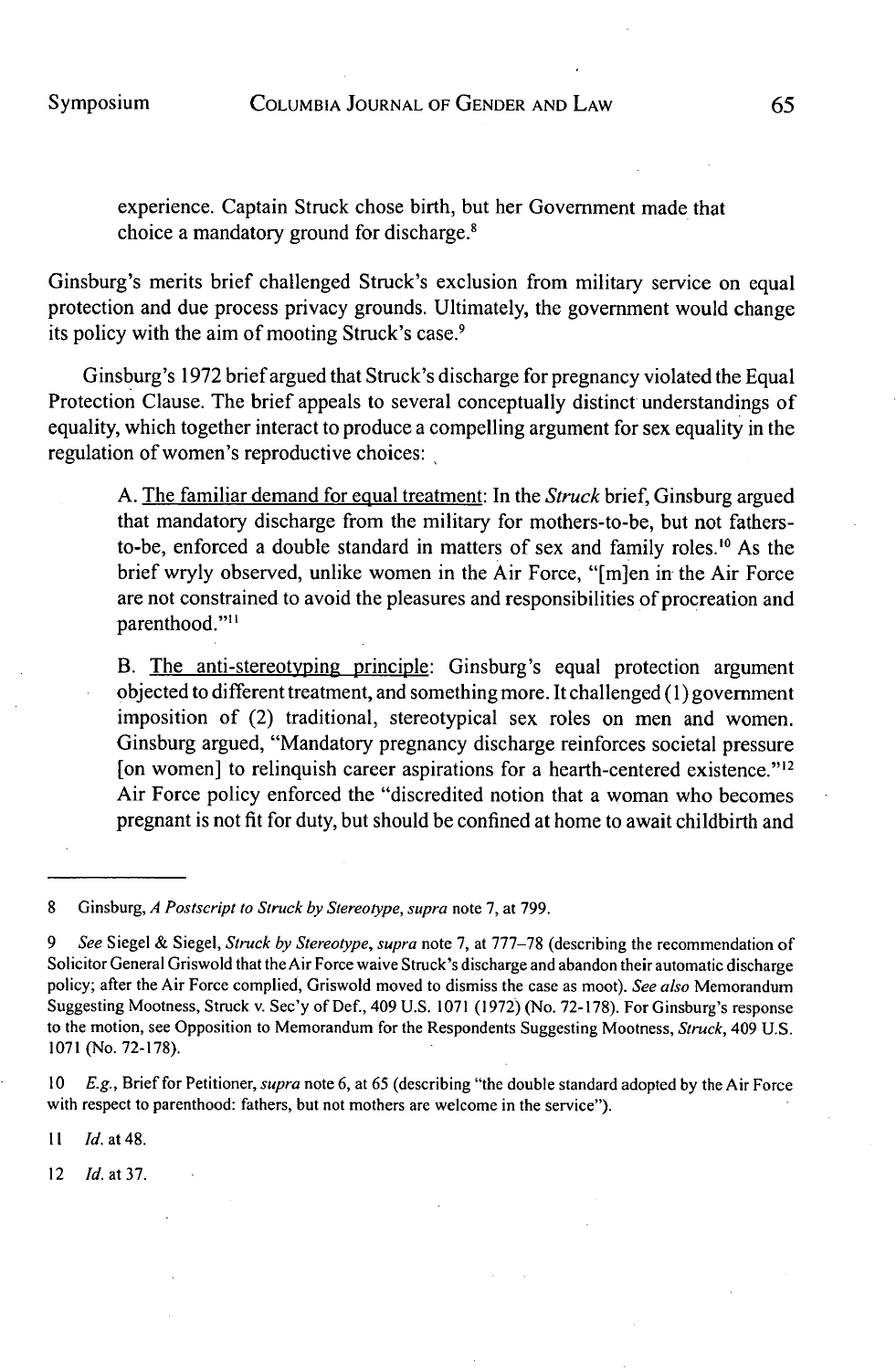thereafter devote herself to child care."" As the quoted passages illustrate, the brief's challenge to state-imposed sex roles was especially concerned with legal imposition of the breadwinner/caregiver family roles historically associated with the separate spheres tradition.<sup>14</sup>

**C.** The anti-subordination principle: The *Struck* brief characterized the harm of government-imposed sex roles in the language of subordination. Ginsburg argued that the law's "[p]resumably well meaning exaltation of women's unique role in bearing children has, in effect, denied women equal opportunity to develop their individual talents and capacities and has impelled them to accept a dependent, subordinate status in society."<sup>15</sup> The harm described here is *dignitary* as well as material: the law denies women the capacity to lead autonomous self-governing lives, and instead imposes on women, as a group, a dependent subordinate status.

Another groundbreaking aspect of the *Struck* brief is the way it connects liberty and equality. Most simply, the brief connects liberty and equality in challenging the Air Force policy **by** appealing to the equal protection and substantive due process components of the Fifth Amendment's Due Process Clause.<sup>16</sup> But the brief does not simply challenge the Air Force policy on two different constitutional grounds; it shows how each constitutional concern implicates the other. The brief demonstrates how practices that deny women equal treatment limit their freedom,<sup>17</sup> and how practices that constrain women's liberty

**<sup>13</sup>***Id.* at **52.**

14 *See supra* note **7.**

**<sup>15</sup>**Brief for Petitioner, *supra* note **6,** at **38;** *see also* Siegel **&** *Siegel, Struck by Stereotype, supra* note **7,** at **782-91** (discussing the antisubordination themes in the *Struck brief).*

**16** *See* Brief for Petitioner, *supra* note **6,** at 12 ("The fifth amendment due process clause encompasses guarantees of security from arbitrary treatment and of equal protection of the laws; petitioner's case rests upon these fundamental guarantees."); *id.* at 22 ("The sex-based classification in the Air Force regulation applied to petitioner, directing discharge for pregnancy, a physical condition unique to the female sex, while no other temporary physical condition occasions peremptory discharge, is inconsistent with the equal protection principle inherent in the due process clause of the fifth amendment.").

**17** *See id.* at **52** ("The discriminatory treatment required **by** the challenged regulation, barring pregnant women and mothers from continued service in the Air Force, reflects the discredited notion that a woman who becomes pregnant is not fit for duty, but should be confined at home to await childbirth and thereafter devote herself to child care. Imposition of this outmoded standard upon petitioner unconstitutionally encroaches upon her right to privacy in the conduct of her personal life."); *id.* at **54-55** ("The Air Force regulation applied to petitioner substantially infringes upon her right to sexual privacy, and her autonomy in deciding "whether to bear **...** a **child....** [N]o regulation discourages men in the Air Force, whether married or single, from fathering children. **If** a man and a woman, both Captains in the Air Force, conceive a child, the man is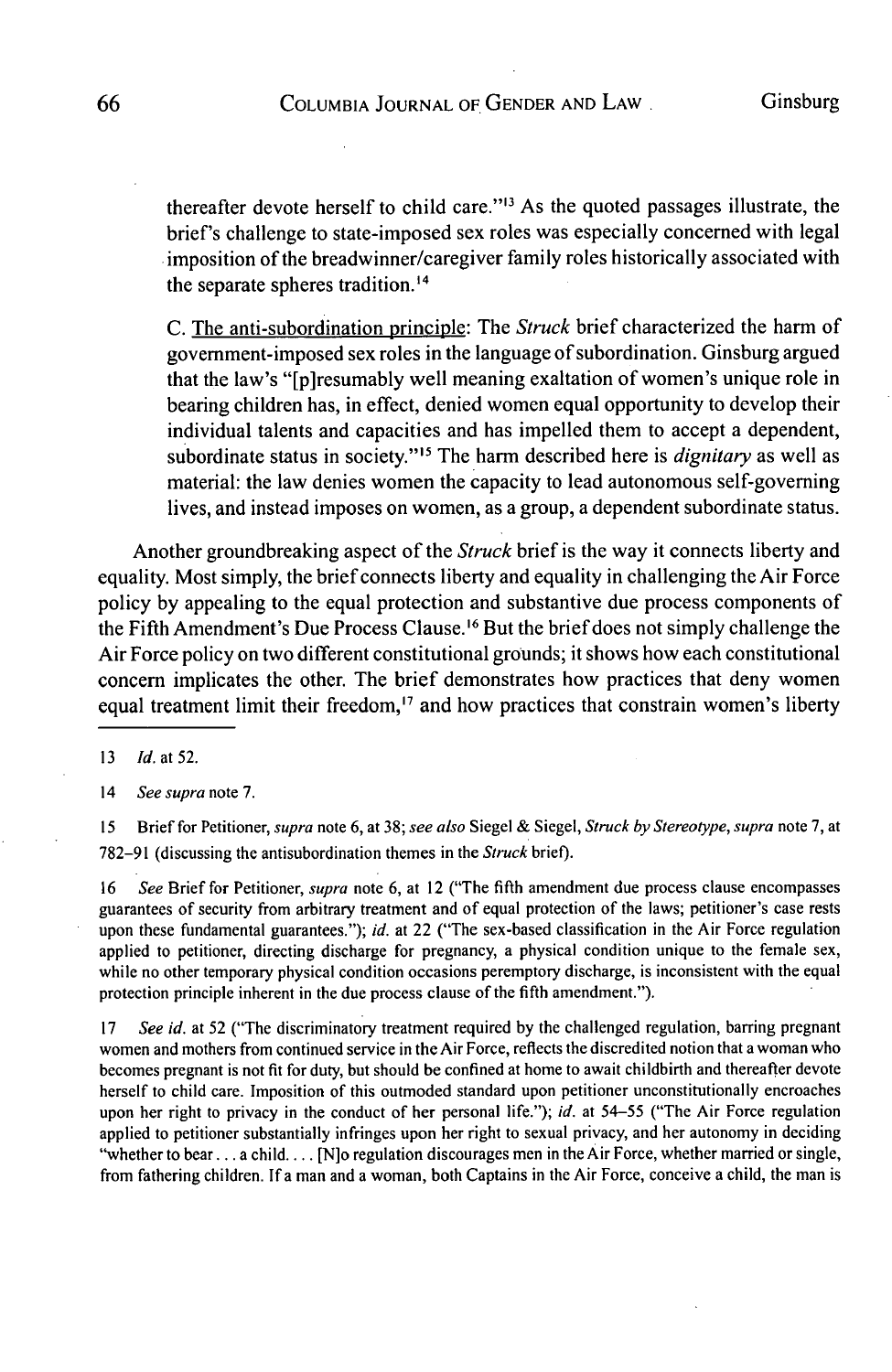deny women equality. A recurring theme of the brief is that laws that stereotype-that constrain women's freedom in the choice of social roles-deprive women of equal citizenship.<sup>18</sup> In so arguing, Ginsburg was giving early and especially forceful legal expression to equality arguments for reproductive rights advanced **by** feminists as they joined the campaign in the early 1970s to repeal abortion restrictions.<sup>19</sup>

#### **II.** Over the Decades: As a Professor and Judge

Ginsburg's **1972** brief in Struck opened themes she would pursue as an advocate, as a professor, as an appellate judge, and as a Supreme Court justice. From the very beginning, Ginsburg saw regulation constraining women's reproductive choices as presenting equal protection questions. And from the very beginning, the United States Supreme Court resisted the claims of the women's movement that the regulation of women's reproductive lives should be analyzed in an equal protection framework. In 1974, the Supreme Court ruled in *Geduldig v. Aiello20* (a movement case litigated **by** Wendy Williams) that exclusion of pregnancy from a comprehensive disability benefits program did not violate the Equal Protection Clause because discrimination on the basis of pregnancy was not necessarily "discrimination based upon gender as such."<sup>21</sup> Professor Ginsburg objected, in exasperation, in the 1975 *Supreme Court* 

20 417 **U.S.** 484 (1974).

21 *Id.* at 497 n.20. The majority continues:

While it is true that only women can become pregnant, it does not follow that every legislative classification concerning pregnancy is a sex-based classification like those considered in *Reed[,* 404 **U.S. 71 (1971),]** and *Frontiero[,* 411 **U.S. 677 (1973)].** Normal pregnancy is an objectively identifiable physical condition with unique characteristics. Absent a showing that distinctions involving pregnancy are mere pretexts designed to effect an invidious discrimination against the members of one sex or the other, lawmakers are constitutionally free to include or exclude pregnancy from the coverage of legislation such as this on any reasonable basis, just as with respect to any other physical condition.

free to continue his service career, but the woman is subject to involuntary discharge.").

**<sup>18</sup>** *See supra* text accompanying notes **12-13.**

*<sup>19</sup> See* **LINDA GREENHOUSE** *&* REVA B. **SIEGEL,** BEFORE ROE *V* WADE: **VOICES THAT SHAPED THE ABORTION DEBATE BEFORE THE SUPREME COURT'S RULING; A DOCUMENTARY HISTORY 117-218 (2d** ed. 2012); Reva B. Siegel, *Roe Roots: The Women s Rights Claims That Engendered Roe,* **90 B.U.** L. **REV. 1875, 1878-79** (2010) (describing expressions of the sex equality argument for reproductive rights within the women's movement in the years before *Roe v. Wade)* [hereinafter *Roe s Roots].*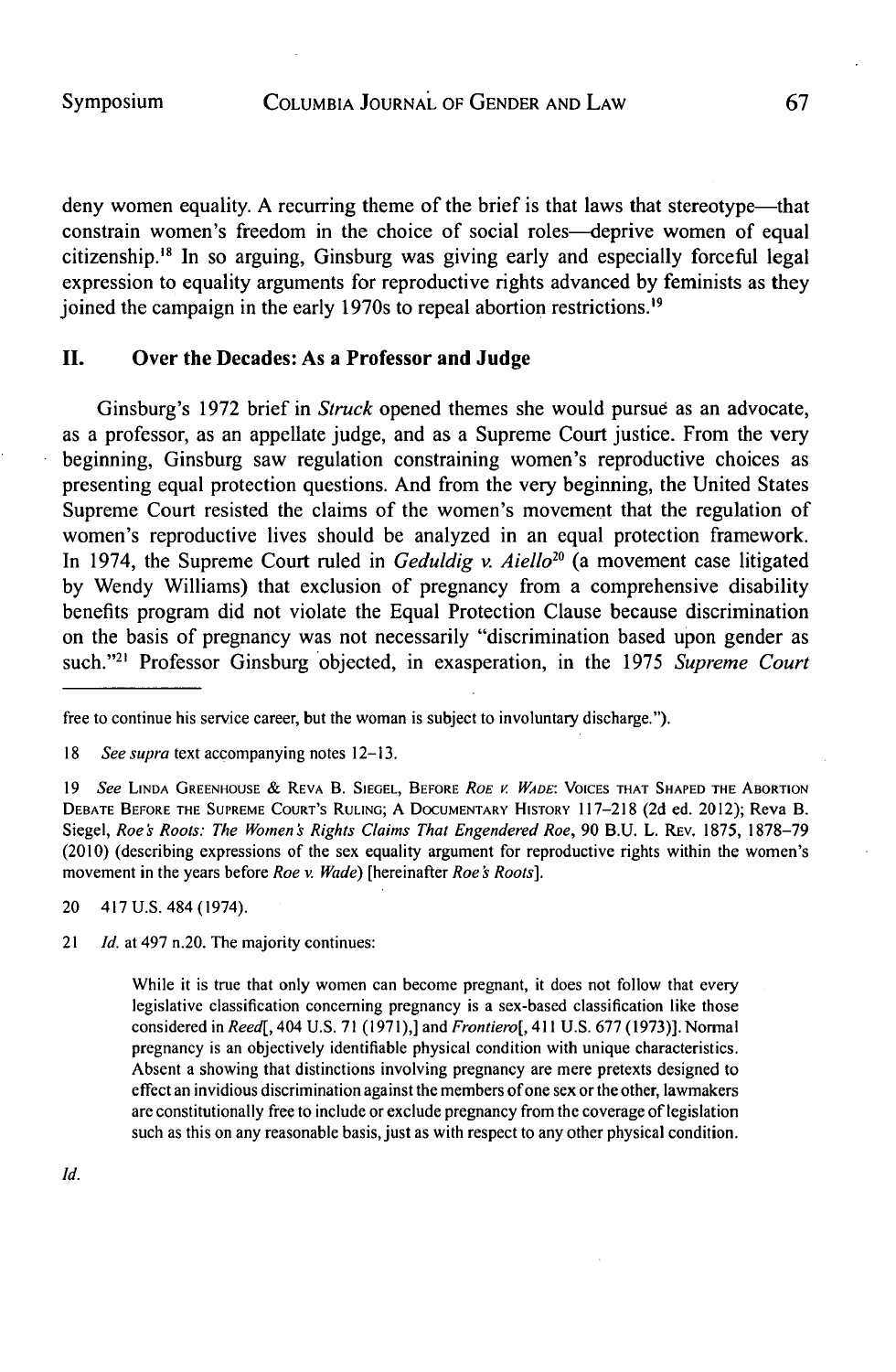*Review:* "Is the answer that pregnancy can't happen to man, therefore pregnancy classifications can't discriminate on the basis of sex? Or because they affect women exclusively do pregnancy classifications merit particularly careful inspection?"<sup>22</sup> She then emphasized: "Discussed at length in Appellees' brief were the stereotypical attitudes and generalizations about sex roles in society underlying disadvantageous **job**related treatment of pregnant women."23

In a series of papers published in **1978** after Kenneth Karst's groundbreaking *Harvard Law Review Foreword,24* Professor Ginsburg further raised the stakes, insisting that the Court was misapprehending the sex-role logic of laws that excluded pregnant employees from work and that criminalized women's access to contraception and abortion:

The High Court has not yet perceived the full dimension of current controversy surrounding gender-based discrimination... **.** Not only the sex discrimination cases, but the cases on contraception, abortion, and illegitimacy as well, present various faces of a single issue: the roles women are to play in society. Are women to have the opportunity to participate in full partnership with men in the nation's social, political, and economic life? This is a *constitutional* issue, Professor Karst underscored, surely one of the most important in this final quarter of the twentieth century.25

Ginsburg was concerned about the Court's failure to recognize that there was textual authority for the movement's constitutional claims-the Court's failure to base its decisions about contraception and abortion on the Equal Protection Clause. But she was also concerned about the Court's grasp of the social concerns at stake in the regulation of contraception and abortion, the Court's inability to appreciate that laws criminalizing contraception and abortion define "the roles women are to play in society."<sup>26</sup> Professor Ginsburg continued:

**25** Ginsburg, *The Siate of the Art, supra* note **I,** at 143-44.

**26** *Id.*

<sup>22</sup> Ruth Bader Ginsburg, Gender in the Supreme Court: The **1973** and 1974 Terms, **1975 SuP. CT.** REV. **1,8(1975).**

**<sup>23</sup>** *Id.* at **10.**

<sup>24</sup> Kenneth L. Karst, *Foreword: Equal Citizenship Under the Fourteenth Amendment,* **91 HARv.** L. REV. **1 (1977)** (looking to the constitutional origins and early development of the principle of equal citizenship to demonstrate its role in Warren and Burger Court Equal Protection Clause jurisprudence).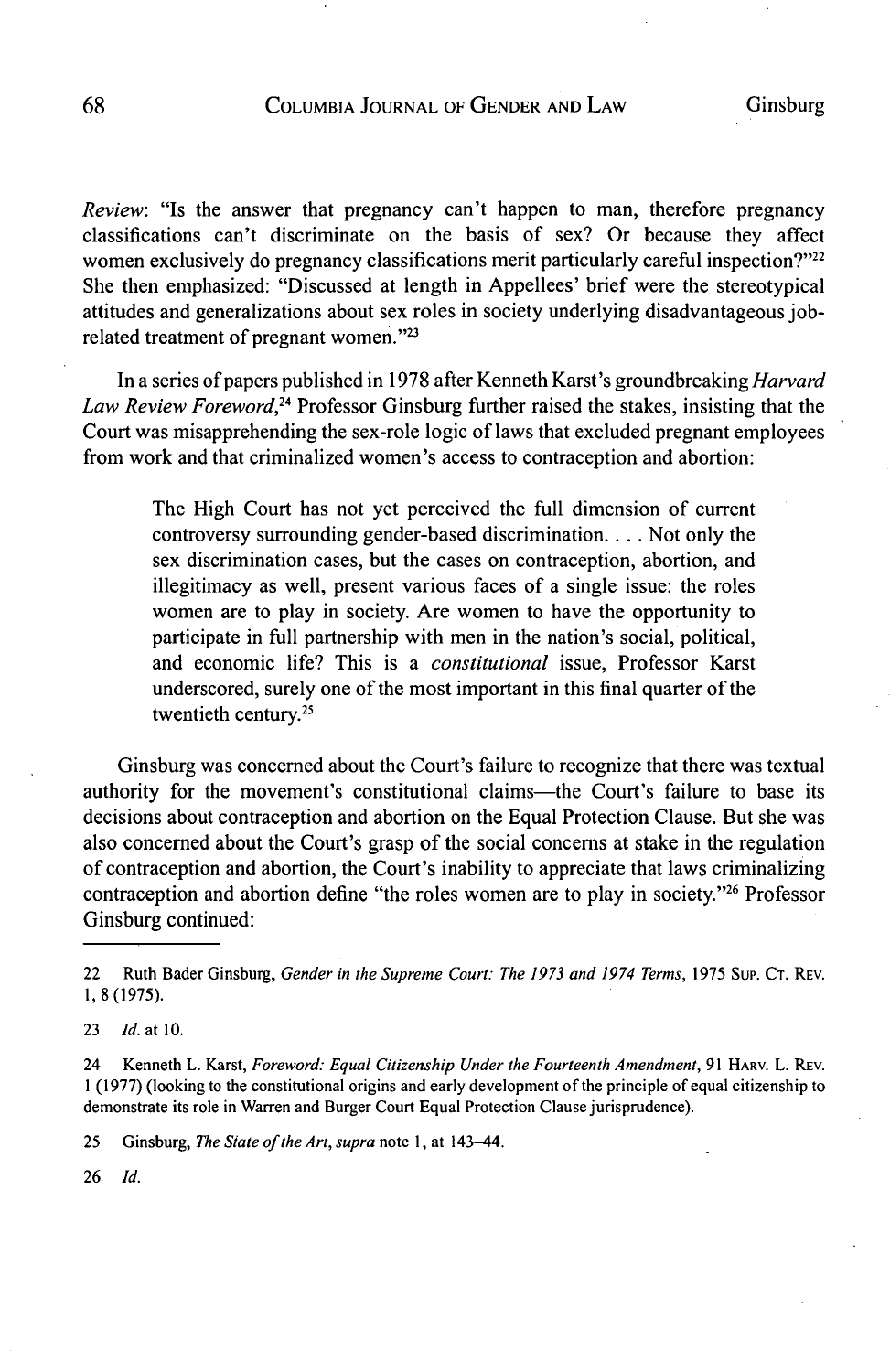Unlike Professor Karst, the Supreme Court either does not see, or is unwilling to acknowledge, all of these cases as part and parcel of a single large issue. Precedent to date generally places explicit genderbased differentials, illegitimacy, pregnancy, and abortion in separate cubbyholes. *Roe v. Wade and Doe v. Bolton,* the **1973** abortion decisions, for example, barely mention women's rights. They are not tied to equal protection or equal rights theory. Rather, the Supreme Court anchored stringent review to concepts of personal privacy or autonomy derived from the due process guarantee. Prof. Laurence Tribe pointed out that nothing in the Supreme Court analysis in *Roe v. Wade and Doe v. Bolton* turned on the sex specific impact of abortion restrictions. **A** broader frame for these decisions might have *made it more difficult for the Court to rule,* as it did stunningly in June **1977,** that neither the Constitution nor federal statute requires medicaid reimbursement for elective abortions.<sup>27</sup>

In the *Tulane Law Review* later that year, she observed:

Eventually, the Court may take abortion, pregnancy, out-of-wedlock birth, and explicit gender-based differentials out of the separate cubbyholes in which they now rest, acknowledge the practical interrelationships, and treat these matters as part and parcel of a single, large, sex equality issue. That synthesis perhaps depends on clearer directions from the political arena, but it seems a likely candidate for 1980's development. <sup>28</sup>

But something else happened instead, dynamics that Susan Faludi memorably termed "backlash."<sup>29</sup> By the late 1970s, evangelical Protestants began to join conservative

**<sup>27</sup>** *Id. at* 144 (emphasis added) (citing *Roe v. Wade,* 410 **U.S. 113 (1973),** *Doe v. Bolton,* 410 **U.S. 179** (1973), and **LAURENCE TRIBE, TREATISE ON AMERICAN CONSTITUTIONAL LAW, §§ 15-10, 16-27** n.6 **(1978),** and referencing the Supreme Court's decisions *Beal v. Doe,* 423 **U.S.** 438 **(1977),** *Maher v. Roe,* 432 **U.S.** 464 **(1977),** *and Poelker v. Doe,* 432 U.S. **519 (1977)).** For a more detailed account of the Court's analysis in *Roe,* see Siegel, *Roes Roots, supra* note **19,** at **1896-1902** (showing how *Roe,* at best, indistinctly acknowledged the claims of the women's movement to which it was, in part, responding). For a further example of the Court overlooking the sex equality dimension of reproductive rights, see *Harris v. McRae,* 448 **U.S. 297 (1980)** (holding that abortion funding restrictions were presumptively benign, rationally related to the government's legitimate objective to protect potential life, and not subject to strict scrutiny).

**<sup>28</sup>** Ruth Bader Ginsburg, *Sex Equality and the Constitution,* **52 TUL.** L. **REv.** 451, 462 **(1978).**

**<sup>29</sup> SUSAN FALUDI, BACKLASH: THE UNDECLARED WAR AGAINST AMERICAN WOMEN (1991).**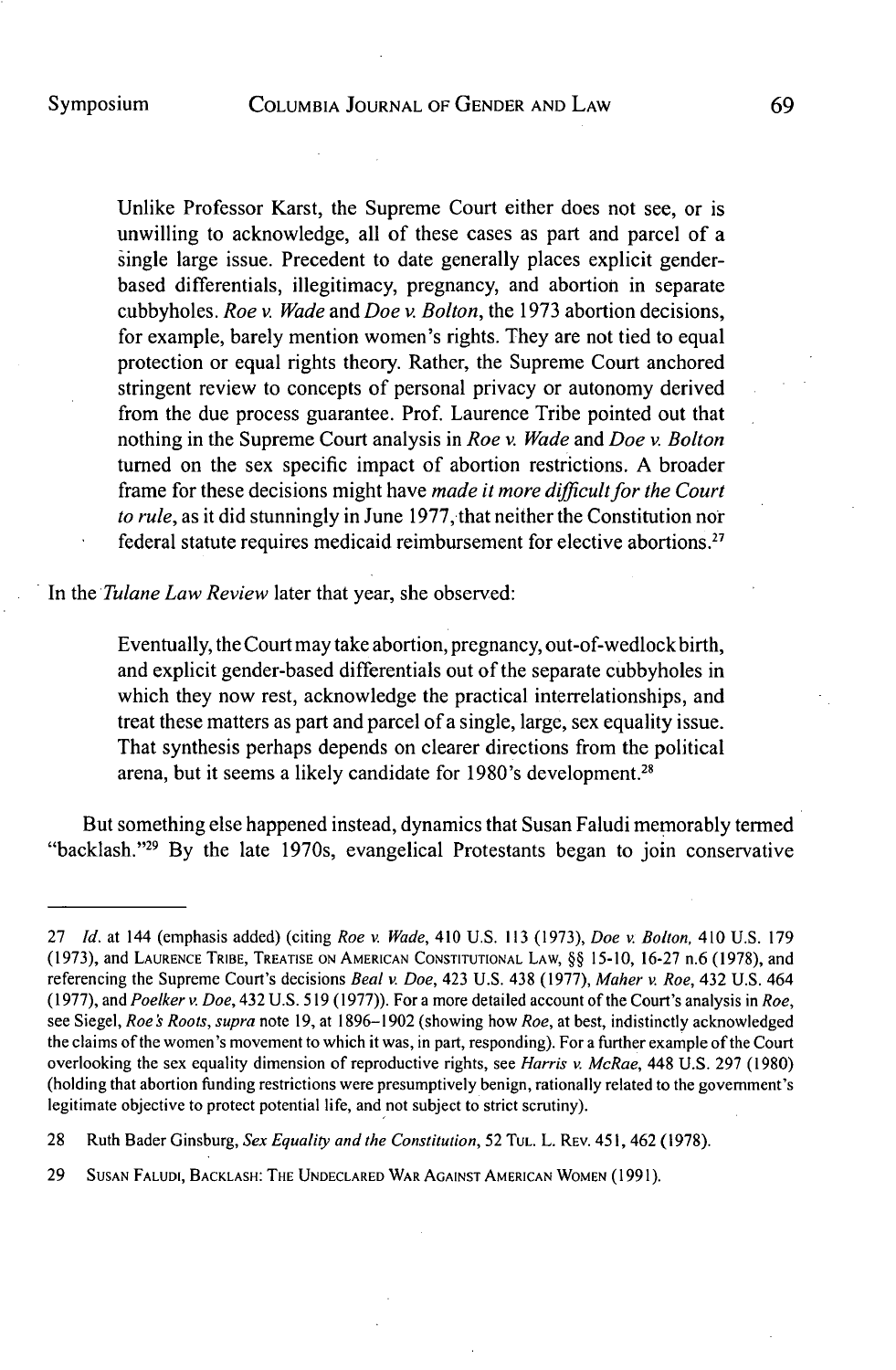Catholics in attacking *Roe.30* These and other developments led Phyllis Schlafly to focus her campaign against the Equal Rights Amendment (ERA) on the claim that the ERA would constitutionalize abortion and same-sex marriage.<sup>31</sup> In response, many feminist advocates sought to disassociate abortion and equality during the last years of the ratification campaign-a strategy that Professor Ginsburg appears at least indirectly to have supported.<sup>32</sup>

In **1980,** the year of Ginsburg's nomination **by** President Carter to the federal bench, Ronald Reagan was elected on a Republican platform that promised to appoint judges "who respect traditional family values and the sanctity of innocent human life."<sup>33</sup> (Note how the platform attacks the ERA and abortion and associates "pro-family" and "prolife" values.<sup>34</sup>) The time for ratification of the ERA expired and through twelve years of conservative governance, the composition of the federal bench began fatefully to change.

As a sitting federal judge in the 1980s and 1990s, Ginsburg lamented the Court's failure to ground the abortion right in sex equality. As she put it in **1985:**

**32** For illustrations, see *id.* at 1393-94. In **1979,** Ginsburg wrote that "votes against the ERA have been urged on the ground that the amendment authorizes abortion-an inflammatory, but not an accurate charge. The Supreme Court solidly anchored its **1973** rulings in the reproductive choice cases to the due process guarantee, not to an equality idea." Ruth Bader Ginsburg, *Ratifcation of the Equal Rights Amendment: A Question of Time,* **57** TEx. L. **REV. 919, 937 (1979).** Generally, however, Ginsburg's arguments in support of the **ERA** recounted and countered objections to the amendment without mentioning the abortion right. *See also infra* text accompanying note **35** (adverting to concerns about isolating debates on abortion and equality).

**33** Plank on the Judiciary, **1980** Republican Party Platform, *reprinted in* **38 CONG. Q. 2030,** 2046 **(1980).**

34 *See, e.g.,* Robert **C.** Post **&** Reva B. Siegel, *Roe Rage: Democratic Constitutionalism and Backlash, 42* HARv. L. **REv. 373,** 418-24 **(2007)** (describing New Right coalition building and the relationship between the ERA, traditional family values, and the right-to-life movement); Rosalind Pollack Petchesky, *Antiabortion, Antfeminism, and the Rise ofthe New Right,* **7 FEMINIST STUD. 206 (1981)** (analyzing the role of antiabortion and antifeminist politics in the New Right's rise to power); *see also* Allen Hunter, Virtue with a Vengeance: The Pro-Family Politics of the New Right **215-28** (June 1984) (unpublished Ph.D. dissertation, Brandeis University) (on file with author) (describing how the New Right developed the pro-family coalition **by** uniting single-issue groups).

**<sup>30</sup>** See Linda Greenhouse **&** Reva B. Siegel, *Before (and After) Roe v. Wade: New Questions About* Backlash, 120 **YALE. L.J. 2028, 2060-67** (2011) (describing the mobilization of Evangelical Protestants against abortion in the late 1970s).

**<sup>31</sup>** *See* Reva B. Siegel, *Constitutional Culture, Social Movement Conflict and Constitutional Change: The Case of the defacto ERA, 94* **CALIF.** L. REv. **1323, 1389-1403 (2006)** (discussing Schlafly's campaign against the ERA, which linked the ERA with abortion and homosexuality) [hereinafter *The Case of the de* facto *ERA].*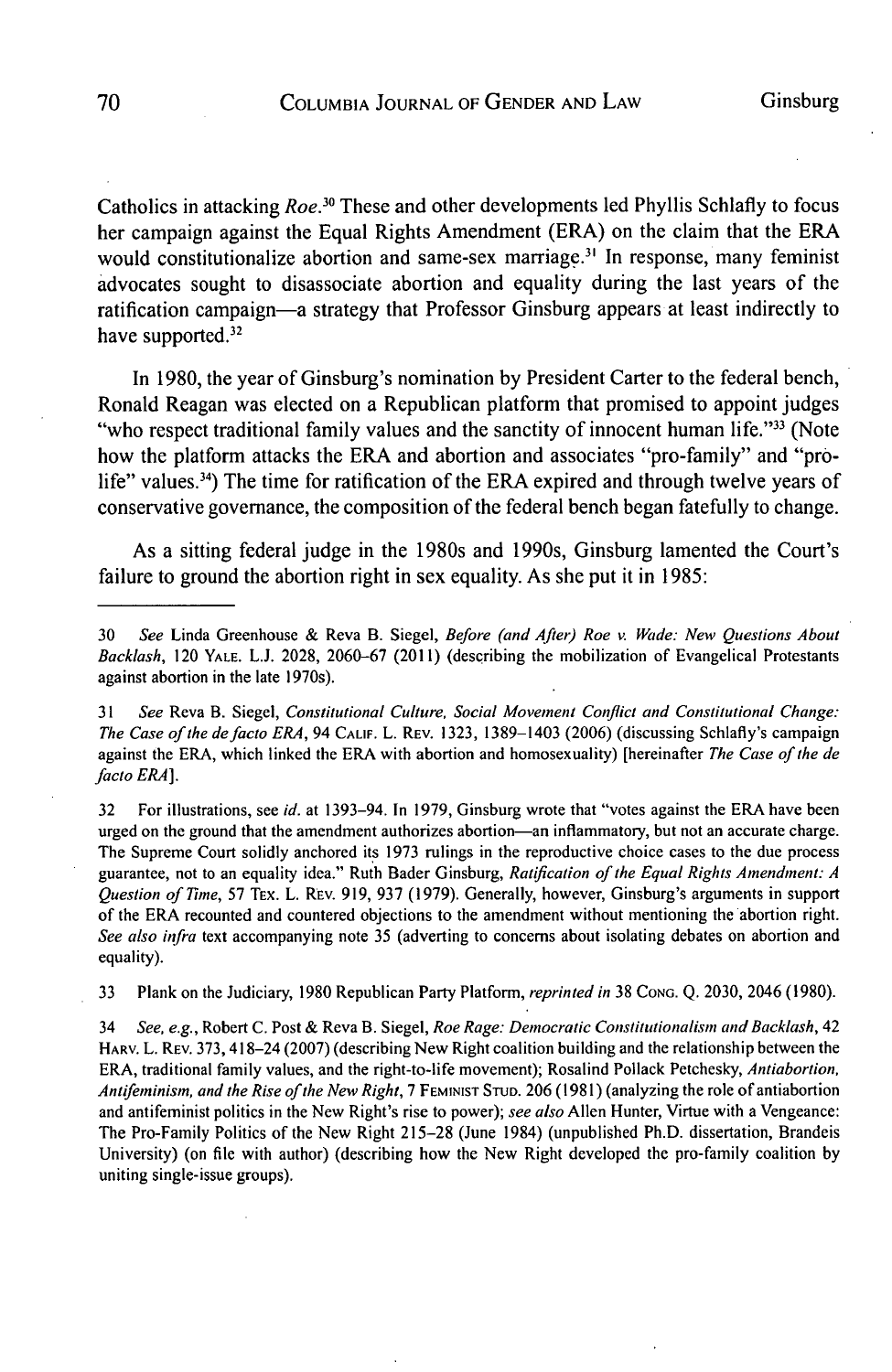[T]he Court's *Roe* position is weakened, **I** believe, **by** the opinion's concentration on a medically approved autonomy idea, to the exclusion of a constitutionally based sex-equality perspective. *I understand the view that for political reasons the reproductive autonomy controversy should be isolated from the general debate on equal rights, responsibilities, and opportunities for women and men.* **I** expect, however, that organized and determined opposing efforts to inform and persuade the public on the abortion issue will continue through the 1980s. In that process there will be opportunities for elaborating in public forums the equal-regard conception of women's claims to reproductive choice uncoerced and unsteered by government.<sup>35</sup>

With prospects for renewing the ERA campaign receding, feminists became more. vocal in advancing equality arguments for reproductive freedom.<sup>36</sup> While discussing the *Struck* case during her Supreme Court confirmation hearing in **1993,** Judge Ginsburg was asked **by** Senator Hank Brown whether the equality reasoning extended to abortion, as well. Ginsburg answered:

[Y]ou asked me about my thinking about equal protection versus individual autonomy, and my answer to you is it's both. This is something central to a woman's life, to her dignity. It's a decision that she must make for herself. And when Government controls that decision for her, she's being treated as less than a fully adult human responsible for her own choices.<sup>37</sup>

# **III. Reproductive Rights in the Supreme Court**

Has United States law responded to the equality claims for reproductive rights that Justice Ginsburg and the United States women's movement have been making since the

**37** *THE SUPREME COURT Excerpts from Senate Hearing on the Ginsburg Nomination, N.Y.* TIMES, July 22, **1993,** at **A20.**

*<sup>35</sup>* Ruth Bader Ginsburg, *Some Thoughts on Autonomy and Equality in Relation to* Roe v. Wade, **63 N.C.** L. REV. **375, 386 (1985)** (emphasis added).

**<sup>36</sup>** *See Siegel, The Case of the defacto ERA, supra* note **31,** at 1398-1404 (describing how, as the ERA's prospects waned, feminists stopped self-censoring and began to assert sex-equality arguments for reproductive rights, among others). For one example, see Ruth Bader Ginsburg, *Speaking in a Judicial Voice,* **67 N.Y.U.** L. **REV. 1185,** 1200 **(1992)** ("The *Roe* decision might have been less of a storm center had it **...** honed in more precisely on the women's equality dimension of the issue **.... ").**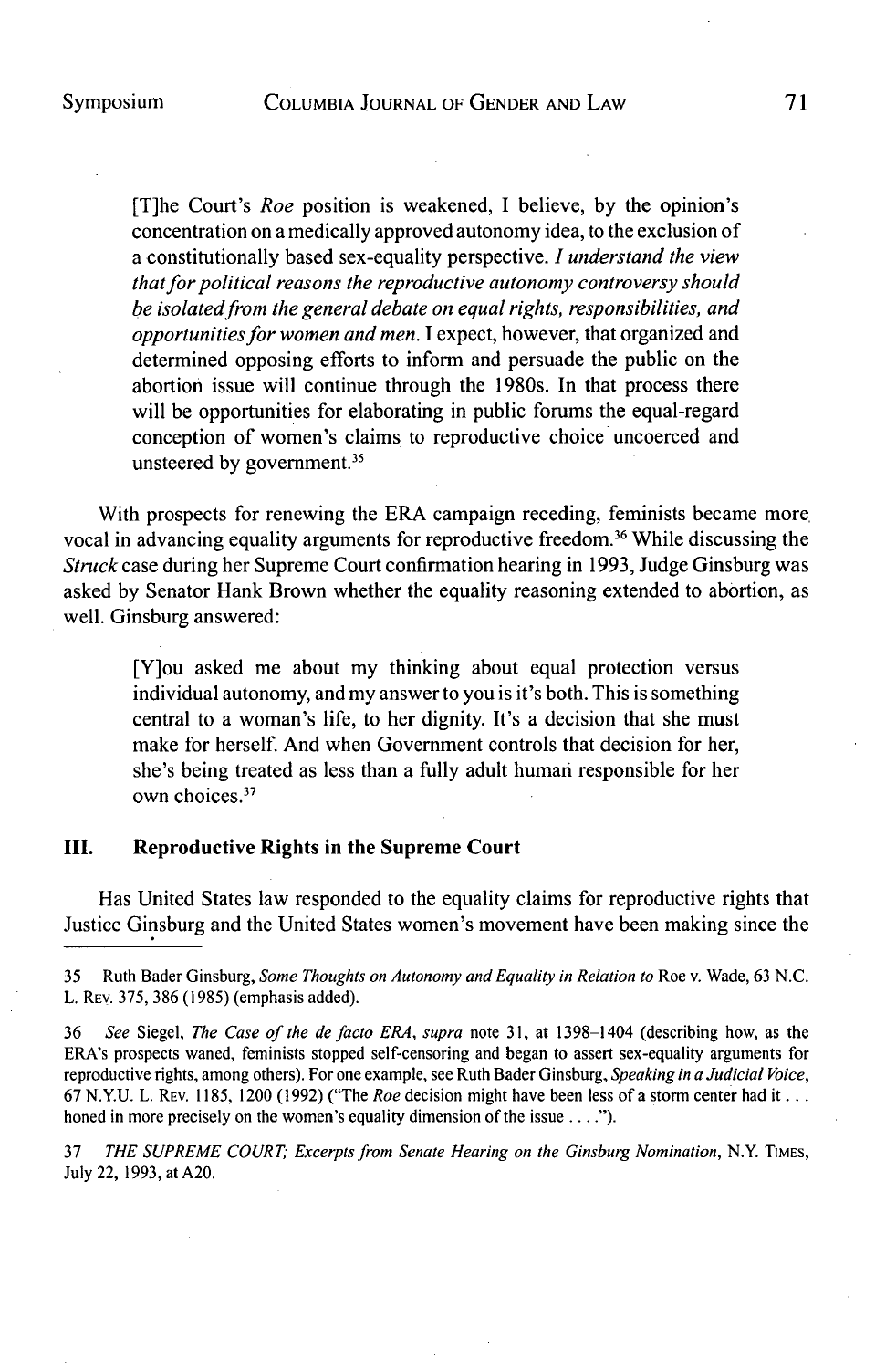early 1970s? *Roe* scarcely acknowledges feminist arguments of the era.<sup>38</sup> The feminist arguments associating abortion and sex equality are more legible in the campaign *against* the ERA, where opponents invoked the association as reason to oppose ratification. $39$ 

Yet **by** the 1980s, the Supreme Court decisions concerning abortion quietly began to incorporate feminist equality claims for reproductive rights. In **1986,** Justice Blackmun concluded *Thornburgh v. American College of Obstetricians & Gynecologists40 by* rejecting legislation seeking to narrow the abortion right, writing:

Few decisions are more personal and intimate, more properly private, or more basic to individual dignity and autonomy, than a woman's decision-with the guidance of her physician and within the limits specified in Roe-whether to end her pregnancy. **A** woman's right to make that choice freely is fundamental. Any other result, in our view, would protect inadequately a central part of the sphere of liberty that our law guarantees equally to all.<sup>41</sup>

In the last words of his opinion, Justice Blackman emphasized that the abortion right concerned equality as well as autonomy: women's *equal freedom* with men to be selfgoverning.42

#### **38** *See supra* note **27.**

**39** Siegel, *The Case of the defacto ERA, supra* note **31,** at 1392-94 ("On Schlafly's account, the ERA would **(1)** "'degrade the homemaker role and support economic development requiring women to seek careers"' (and requiring government to provide child care), (2) protect the right to an abortion, on the theory that 'any restriction of abortion would be **.** . **.** sex discriminatory because it impacts one sex only,' and **(3)** grant same-sex couples the right to marry.") (citations omitted); *see also* Post **&** Siegel, *supra* note 34, at 418-19 **("By** associating the ERA and abortion as the twin aims of 'women's liberation,' Schlafly used each to redefine the meaning of the other. Schlafly's anti-ERA frames and networks helped construct the Roe decision that reverberated explosively through ERA debates in the 1970s and 1980s.").

40 476 **U.S. 747 (1986),** *overruled by* Planned Parenthood of Southeastern Pennsylvania v. Casey, **505 U.S. 833 (1992).**

41 *Id. at* **772.**

42 *Id.* ("Our cases long have recognized that the Constitution embodies a promise that a certain private sphere of individual liberty will be kept largely beyond the reach of government.. . **.** That promise extends to women as well as to men.")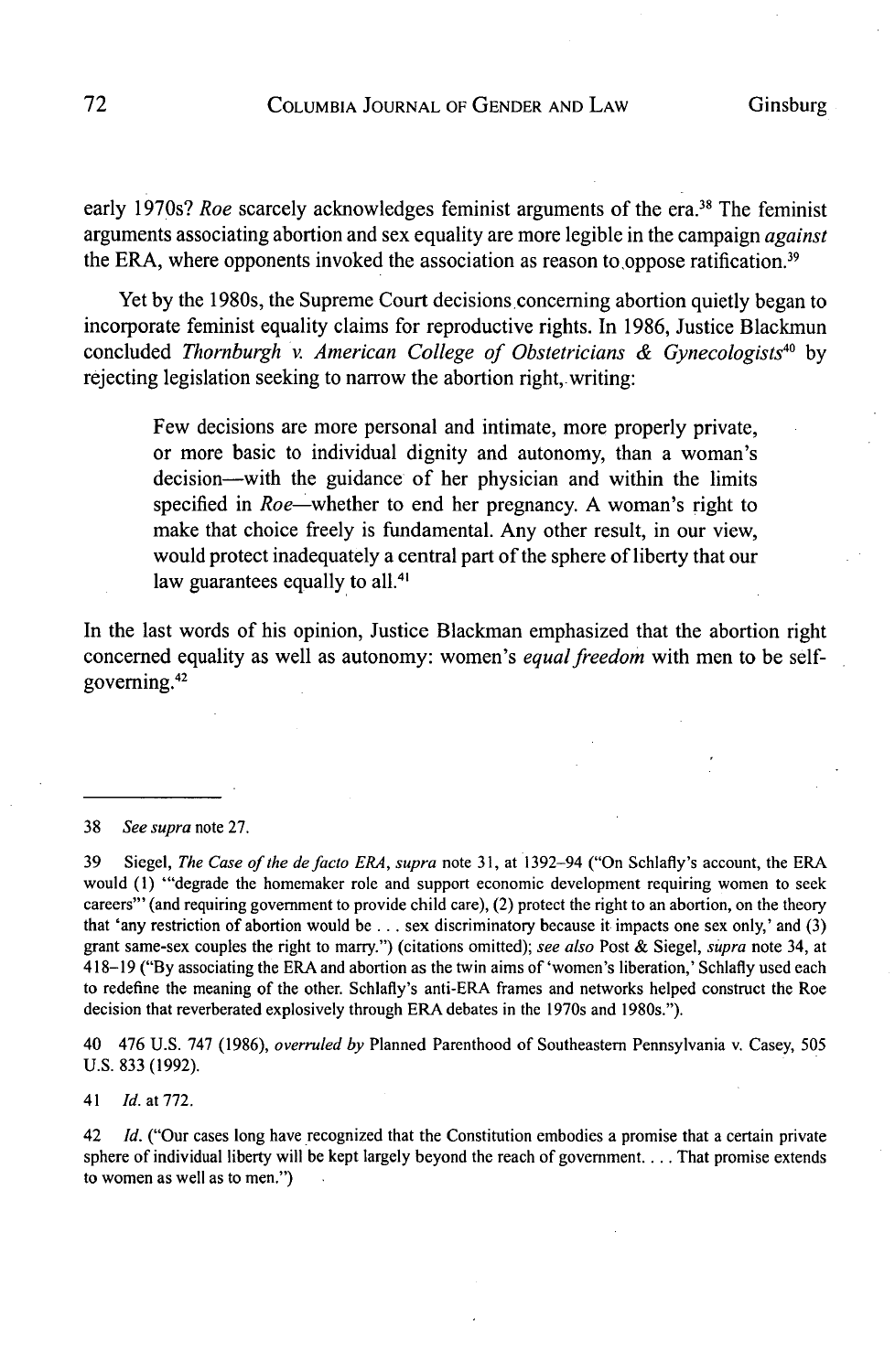In the Supreme Court's **1992** decision in *Planned Parenthood of Southeastern Pennsylvania v. Casey,43* the Court reaffirmed, while significantly narrowing, the abortion right, in a decision that repeatedly reasoned about the abortion right as respecting women's equality. The portion of the plurality opinion attributed to Justice Kennedy invoked dignity to explain why the Constitution protects decisions regarding family life: "These matters, involving the most intimate and personal choices a person may make in a lifetime, choices central to personal dignity and autonomy, are central to the liberty protected by the Fourteenth Amendment."<sup>44</sup> Kennedy explained that the State could not impose "its own vision of the woman's role, however dominant that vision has been in the course of our history and our culture."<sup>45</sup> This is a sex equality understanding of dignity, resonant with themes that Ginsburg as a lawyer, professor, judge, and Justice wove through the Court's equal protection sex discrimination cases. The joint opinion recognized that "the ability of women to participate equally in the economic and social life of the Nation has been facilitated by their ability to control their reproductive lives."<sup>46</sup> The joint opinion's invalidation of spousal notification requirements similarly invoked sex equality principles, which it associated with freedom from laws enforcing traditional gender roles in the family.47 As **I** have elsewhere written, the joint opinion expressed "constitutional limitations on abortion laws in the language of its equal protection sex discrimination opinions, illuminating liberty concerns at the heart of the sex equality cases in the very act of recognizing equality concerns at the root of the liberty cases."<sup>48</sup>

Despite the sex equality reasoning threading through *Casey's* due process analysis, the Court has never done what Justice Ginsburg imagined: taken "abortion, pregnancy, outof-wedlock birth, and explicit gender-based differentials out of the separate cubbyholes in which they now rest, acknowledge[d] the practical interrelationships, and treat[ed] these matters as part and parcel of a single, large, sex equality issue."49

- 43 **505 U.S. 833 (1992).**
- 44 *Id.* at **851.**
- 45 *Id.* at **852.**
- *46 Id.* at **835.**

47 *E.g., id.* at **896-98.** ("Only one generation has passed since this Court observed that 'woman is still regarded as the center of home and family life,' with attendant 'special responsibilities' that precluded **full** and independent legal status under the Constitution. These views, of course, are no longer consistent with our understanding of the family, the individual, or the Constitution.") (citations omitted).

*48 See* Reva B. Siegel, *Sex Equality Argumentsfor Reproductive Rights: Their Critical Basis and Evolving Constitutional* Expression, **56 EMORY L.J. 815, 831 (2007);** Siegel, *Roe s Roots, supra* note **19,** at 1904.

49 Ginsburg, Sex Equality and the Constitution, supra note **28,** at 462.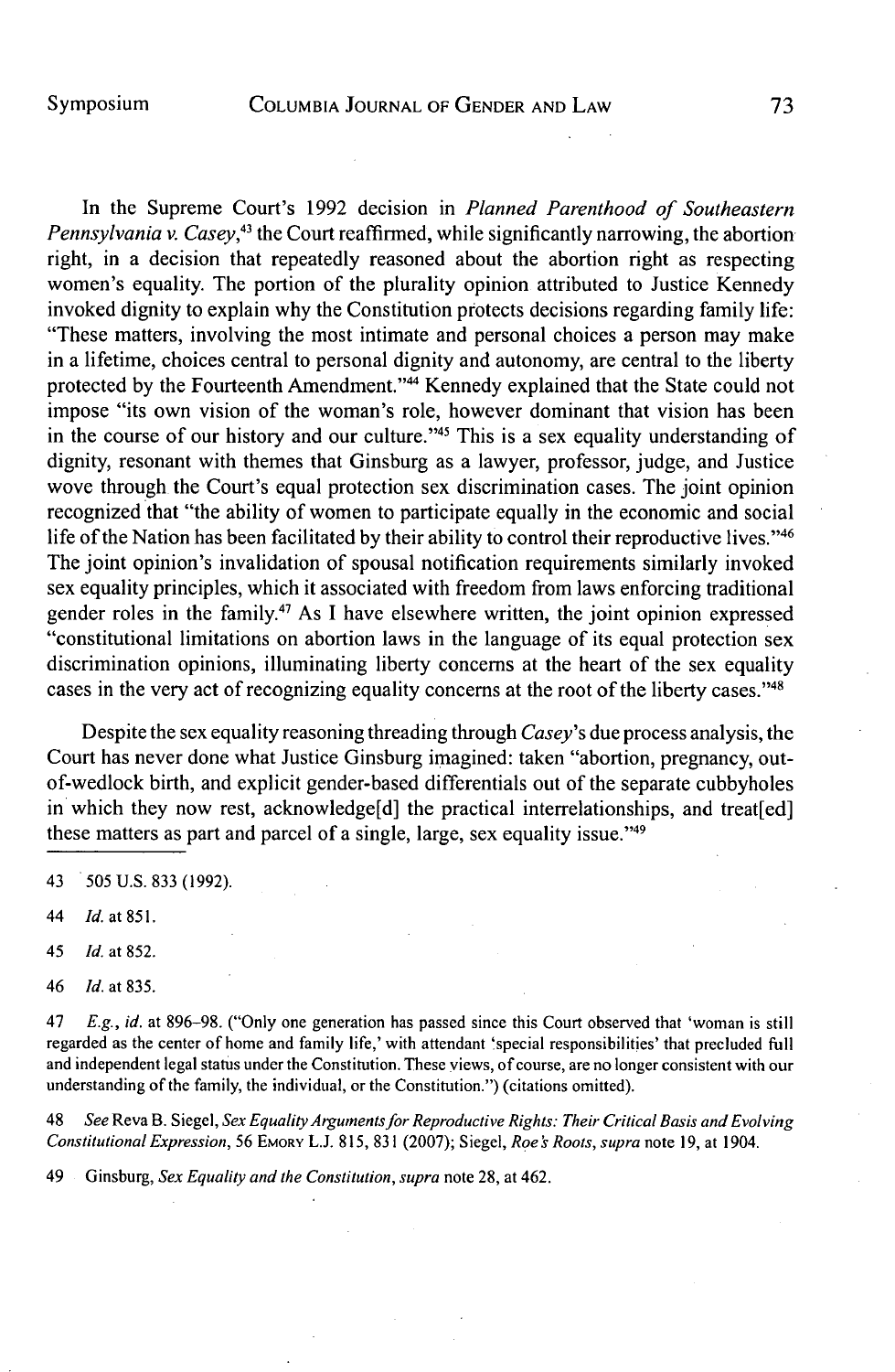That was terrain for Justice Ginsburg to cross in her 2007 dissent, joined **by** three other Justices, in *Gonzales v. Carhart*,<sup>50</sup> the so-called partial birth abortion ban case. Justice Ginsburg quoted *Casey's* sex equality reasoning in her *Gonzales v. Carhart* dissent.<sup>51</sup> But she went even further. Where *Casey* drew upon the conceptual framework of the sex equality argument for abortion rights—that government cannot use the power of the state to enforce traditional sex roles on women-Justice Ginsburg's *Carhart* dissent cited key equal protection sex discrimination precedents, including decisions she litigated and wrote, fusing the normative power of equality arguments with the textual authority **of** the Equal Protection Clause.52

The Court's liberal Justices have now begun to reason about abortion **by** appeal to the authority of the Equal Protection Clause; the question is whether Justice Kennedy might ever be moved to do so. James Bopp, Jr.,<sup>53</sup> longtime lawyer for the National Right to Life Committee (and architect of *Citizens United<sup>54</sup>*), has urged anti-abortion advocates to challenge *Roe* incrementally and cautioned against pressing personhood amendments; in Bopp's view a constitutional challenge to a personhood amendment might provide the occasion for Justice Kennedy to endorse Justice Ginsburg's understanding of the abortion right.<sup>55</sup> In a strategy memo to the anti-abortion movement, Bopp warned:

*50* **550 U.S.** 124 **(2007).**

**<sup>51</sup>***See, e.g., id.* at **171** (Ginsburg, **J.,** dissenting) ("As *Casey* comprehended, at stake in cases challenging abortion restrictions is a woman's 'control over her [own] destiny.' **. . .** Women, it is now acknowledged, have the talent, capacity, and right 'to participate equally in the economic and social life of the Nation.' Their ability to realize their full potential, the Court recognized, is intimately connected to 'their ability to control their reproductive lives."') (citations omitted).

**52** *See, e.g., id.* at **185** (Ginsburg, **J.,** dissenting) (citing *United* States v. Viginia, **518 U.S. 515 (1996),** and Califano v. Goldfarb, 430 **U.S. 199 (1997),** to suggest that the majority opinion "reflects ancient notions about women's place in the family and under the Constitution--ideas that have long since been discredited").

**53** James Bopp, Jr., has served as general counsel for the National Right to Life Committee since **1978.** See NRLC General Counsel *James* Bopp Named Republican Lawyer ofthe Year, **NAT'L RIGHT TO LIFE NEWS,** Sept. **2009,** at **8, 8,** available at http://www.nric.org/news/2009/NRL09/Bopp.html. Bopp represented Citizens United as the initial lawyer in their campaign finance law challenge, initiating-but ultimately not arguing-the 2010 Supreme Court case. See David **D.** Kirkpatrick, **A** Quest to End Spending Rules for Campaigns, N.Y. **TIMES,** Jan. 24, **2010,** available at http://www.nytimes.com/2010/01/25/us/politics/25bopp. html.

54 **130 S.** Ct. **876** (2010).

**<sup>55</sup>**See Reva B. Siegel, Dignity and the Politics ofProtection: *Abortion Restrictions Under Casey/Carhart,* **117YALEL.J.** 1694, **1734-35, 1779-80 (2008).**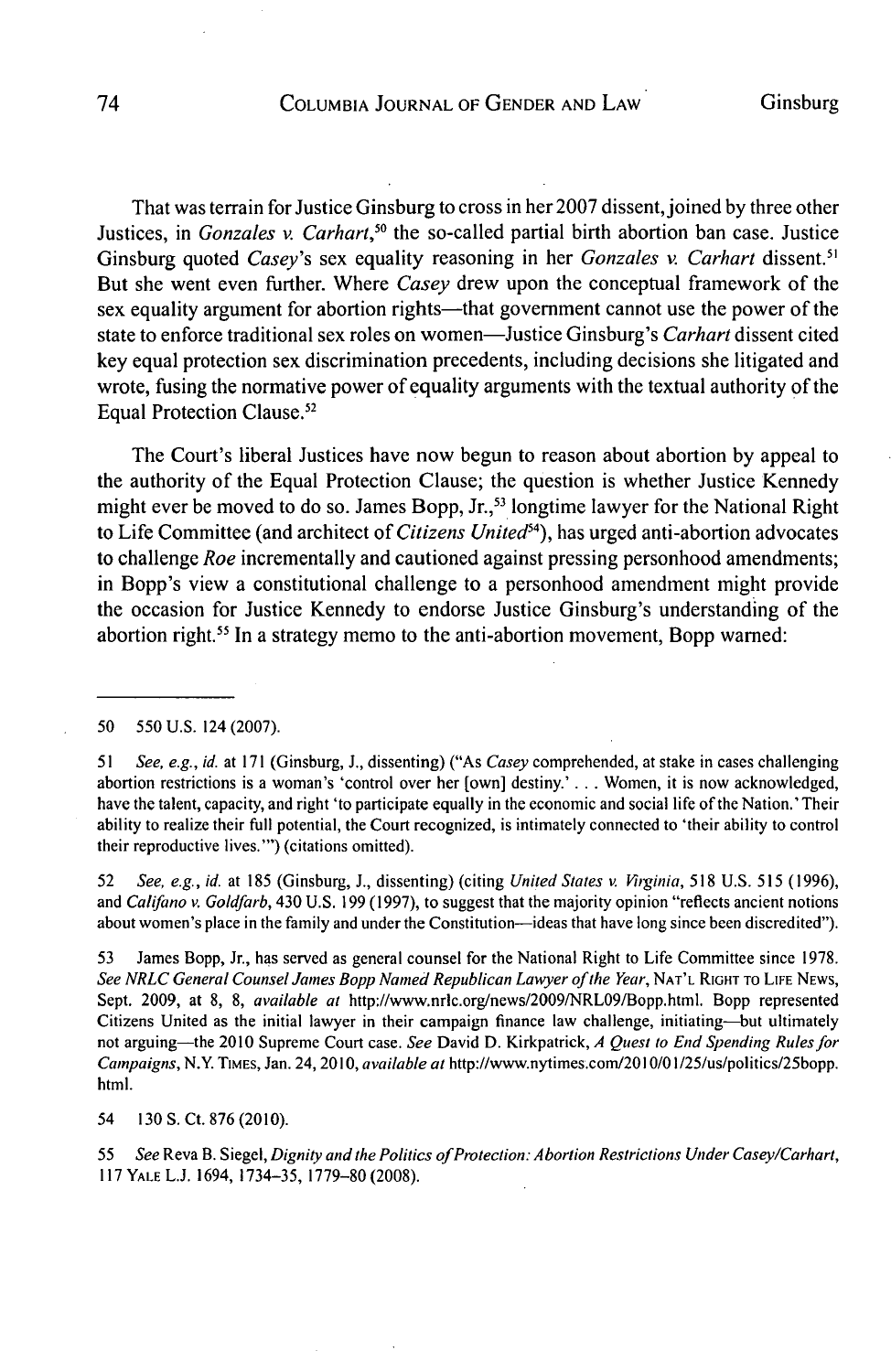But if the **U.S.** Supreme Court, as presently constituted, were to actually accept a case challenging the declared constitutional right to abortion, there is the potential danger that the Court might actually make things worse than they presently are. The majority might abandon its current "substantive due process" analysis (i.e., reading "fundamental" rights into the "liberty" guaranteed **by** the Fourteenth Amendment against infringement without due process) in favor of what Justice Ginsberg [sic] has long advocated-an "equal protection" analysis under the Fourteenth Amendment. In *Gonzales v. Carhart,* **127 S.** Ct. **1610 (2007),** the dissent, written **by** Justice Ginsberg [sic], in fact did so. *See id.* at 1641 (Ginsberg, [sic] J.,joinedby Stevens, Souter, and Breyer, **JJ.)** ("[L]egal challenges to undue restrictions on abortion procedures do not seek to vindicate some generalized notion of privacy; rather, they center on a woman's autonomy to determine her life's course, and thus to enjoy equal citizenship stature.") **... A** law prohibiting abortion would force Justice Kennedy to vote to strike down the law, giving Justice Ginsberg [sic] the opportunity to rewrite the justification for the right to abortion for the Court. This is **highly** unlikely in a case that decides the constitutionality of such things as PBA bans, parental involvement laws, women's right to-know laws, waiting periods, and other legislative acts that do not prohibit abortion in any way, since Justice Kennedy is likely to approve such laws.<sup>56</sup>

Like Justice Ginsburg, James Bopp believes that an abortion right expressly and textually anchored in the Equal Protection Clause would be much harder to disentrench.

# **IV.** Sex-Equality Perspectives **on Reproductive Regulation Today**

Over the last several decades, the anti-stereotyping understanding of equality that informed Ginsburg's work as an advocate, academic, and judge has increasingly come to guide Supreme Court decisions about the regulation of reproduction. As we have *seen, Casey* drew on anti-stereotyping concepts to restate and reaffirm substantive due process doctrines that protect women's freedom to make decisions about whether to carry a pregnancy to term.<sup>57</sup> Even as contest narrows the abortion right, United States constitutional law remains distinctive in its concern to protect women's role-autonomy

**<sup>56</sup>** See Legal Memorandum from James Bopp, Jr. **&** Richard **E.** Coleson, Attorneys at Law, To Whom It May Concern on Pro-life Strategy Issues 3-4 (Aug. **7, 2007),** available at http://operationrescue.org/pdfs/ Bopp%20Memo%20re%20State%20HLA.pdf.

**<sup>57</sup>** See supra text accompanying notes 44-46.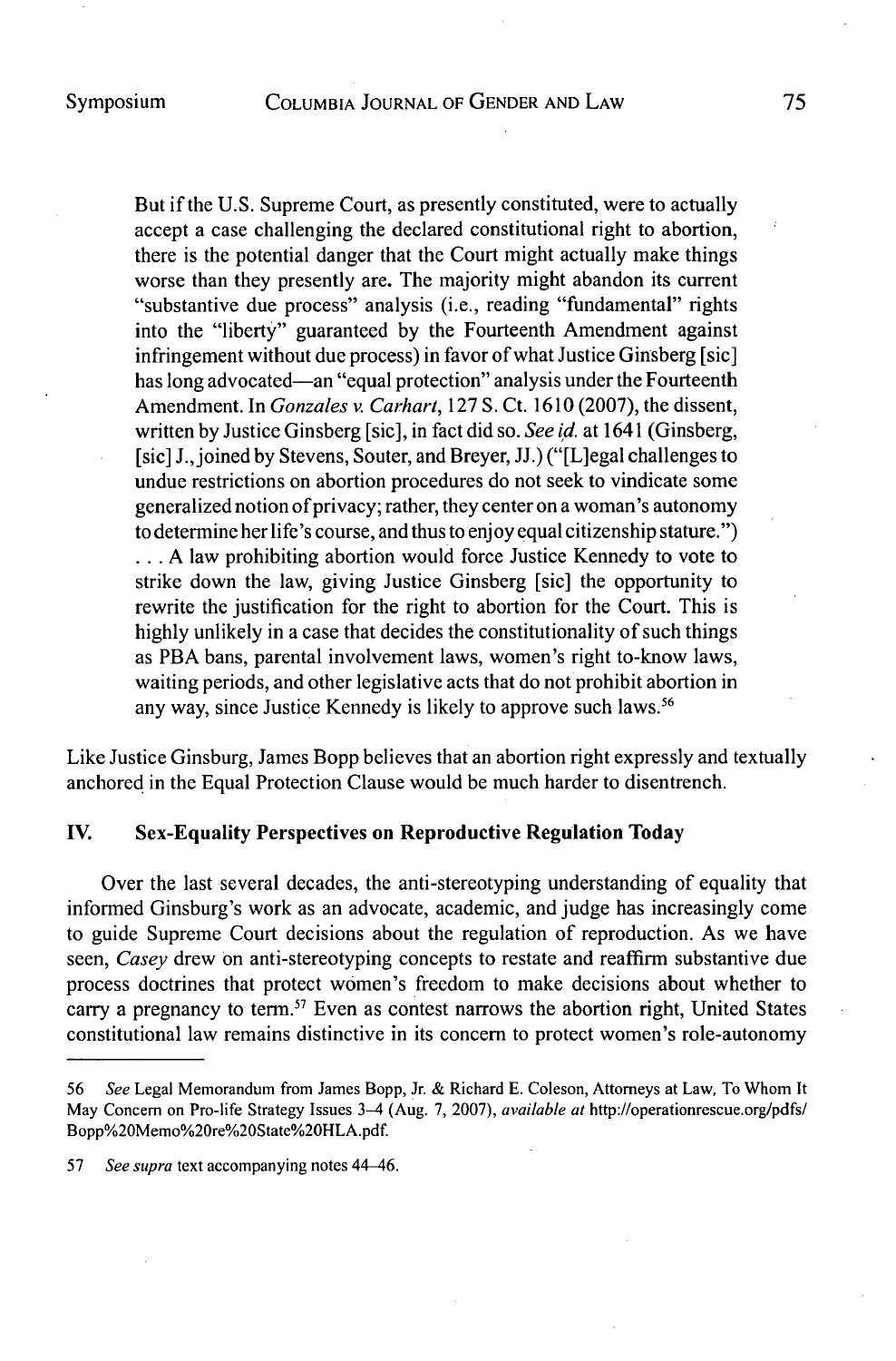in making decisions about motherhood.<sup>58</sup> And, after three decades of litigation under the Pregnancy Discrimination Amendment **(PDA),** the exclusion of pregnant women from employment is regularly analyzed on sex-equality and sex-stereotyping grounds. **PDA** case law has in turn begun to shape constitutional understandings of pregnancy in the workplace.<sup>59</sup>

That said, courts still cannot decide whether the restriction of contraceptive benefits raises a problem of sex discrimination under Title VII, and if so, why.<sup>60</sup> The only sustained account of pregnancy-related discrimination as unconstitutional sex discrimination that the Court has provided appears in *Nevada Department of Human Resources v. Hibbs*<sup>61</sup> where the Court upheld Congress's power to enact the family-care provisions of the Family and Medical Leave Act (FMLA) under Section Five of the Fourteenth Amendment. At the heart *of Hibbs's* holding that Congress had power to enact the FMLA's family leave provisions to remedy equal protection violations is the recognition that stereotyping of "women when they are mothers and mothers-to-be" plays a central role in discrimination against women at work.<sup>62</sup>

**59** *See* Reva B. Siegel, *You've Come A Long Way, Baby: Rehnquist New Approach to Pregnancy Discrimination in Hibbs,* **58 STAN.** L. REv. **1871, 1897-98 (2006)** [hereinafter *You've Come A Long Way, Baby].*

**60** In analyzing restrictions on contraception, courts are inclined to reason from legislative history and statutory text or look comparatively at whether employers include men's contraception in benefits, rather than to reason about contraception as a practice affording women control over work and family roles. *See, e.g.,* In re Union Pac. R.R. Emp't Practices Litig., 479 **F.3d 936** (8th Cir. **2007)** (holding that the exclusion of contraception from an employee health insurance plan did not violate the **PDA** or Title VII because contraception is not "related to" pregnancy for **PDA** purposes and because the health plan equally denied contraception coverage to men and women). Even the District Court, which found for the plaintiffs, emphasized statutory text, purpose, and agency interpretation, leaving consideration of "the social consequences of unplanned pregnancies [on women, children, and society] for discussion in the legislative arena." In re Union Pac. R.R. Emp't Practices Litig., **378** F. Supp. **2d 1139,** 1145 **(D.** Neb. **2005).**

*61 E.g.,* Nev. Dep't of Human Res. v. Hibbs, **538 U.S. 721 (2003)** (holding that because the family-care provision of the Family and Medical Leave Act of **1993** deters and remedies violations of equal protection, state employees could recover money damages in federal court in the event of state noncompliance).

**62** *Id.* at **736;** *see Siegel, You've Come A Long Way, Baby, supra* note **59,** at **1897-98 ("A** quarter century of women's workforce participation under the protections of the Pregnancy Discrimination Amendment changed the social meaning of laws regulating pregnancy sufficiently that such laws came vividly to represent the threat of sex-stereotyping **.** . **.** *Hibbs* presents Title VII, the Pregnancy Discrimination Amendment, and the Family and Medical Leave Act as remedies for state action reflecting sex stereotypes about 'women when

**<sup>58</sup>** Many jurisdictions allow women to make decisions about abortion free from criminal sanction. It is far less common for a court to interpret a constitution as requiring government to respect women's autonomy in making such decisions. *See* Reva B. Siegel, *The Constitutionalization ofAbortion, in* THE **OXFORD** HANDBOOK **OF CONSTITUTIONAL LAW 1057-78** (Michel Rosenfeld **&** Andrds **Sijo** eds., 2012).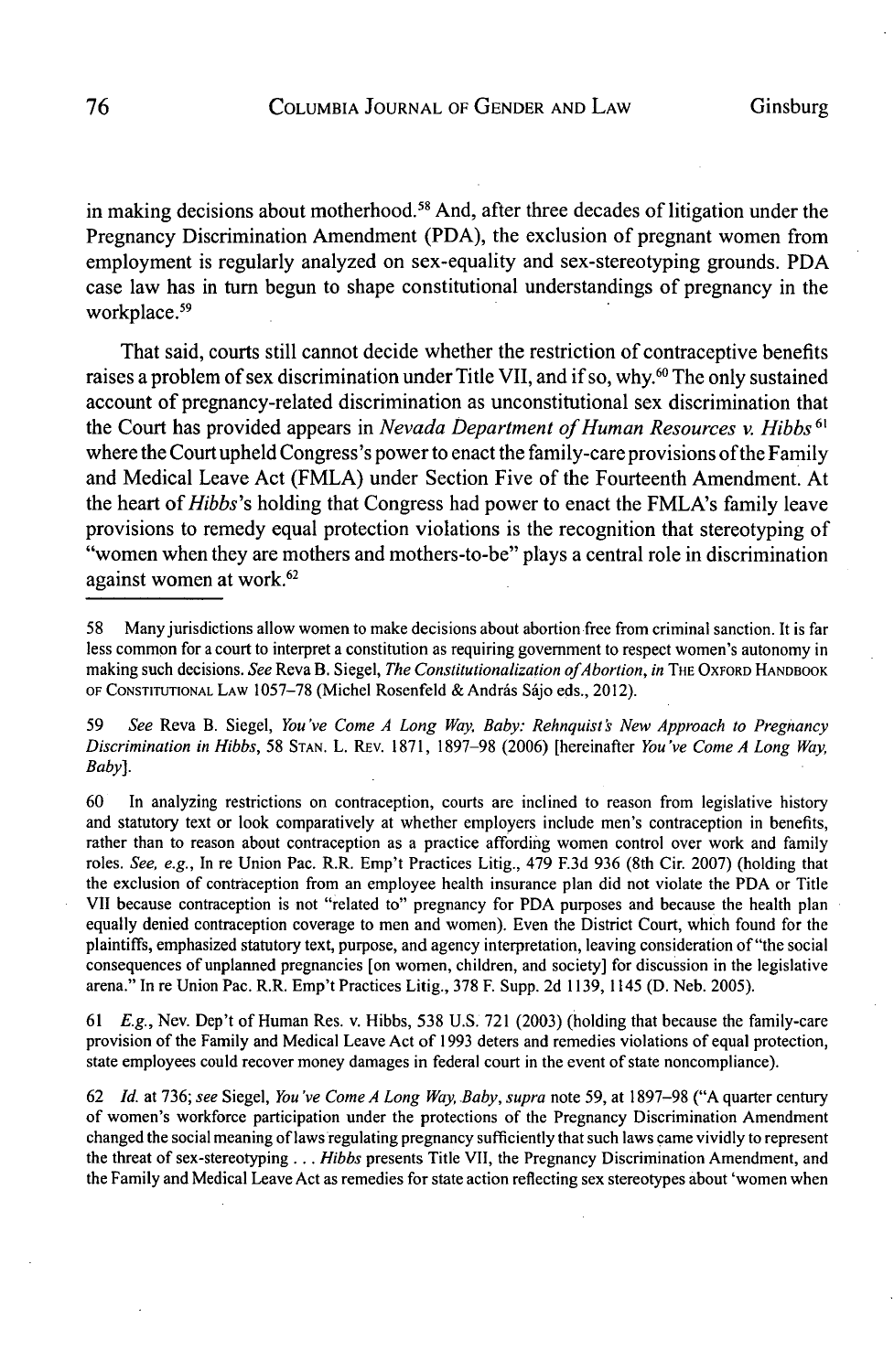*Hibbs* represents a crucial development in the Court's equal protection sex discrimination jurisprudence precisely because *Hibbs* recognizes pregnancy as a key locus of sex stereotyping directed against women who "are mothers or mother-to-be" (and does not simply treat pregnancy as a ground of "real difference" between the sexes). *Hibbs* opens the door to a new generation of equal protection cases arising out of stereotypes about, or animus against, women who "are mothers or mothers-to-be." In the wake of *Hibbs*, the Court can read *Geduldig* more narrowly—and accurately as allowing courts to find that under the Equal Protection Clause, certain acts of discrimination relating to pregnancy *are* discrimination on the basis **of sex. <sup>63</sup>***Hibbs'* understanding of discrimination-focused on young women who are or who are about to become mothers-was painstakingly forged through decades of litigation under the Pregnancy Discrimination Act and in conflicts over the Court's privacy and equal protection cases.<sup>64</sup>

But *Hibbs's* understanding of the dynamics of sex stereotyping is conspicuously absent in the Court's recent ruling in *Coleman v. Court of Appeals of Maryland65 that* Congress lacked power under Section Five to enact the medical leave provisions of the Family Medical Leave Act-a decision from which Justice Ginsburg forcefully

*64 See supra* note *61; see also Siegel, You've ComeA Long Way, Baby, supra* note **59,** at **1873** *("Hibbs* is the first Supreme Court opinion to recognize that laws regulating pregnant women can enforce unconstitutional sex stereotypes, and so introduces an important new understanding of when discrimination on the basis of pregnancy is discrimination on the basis of sex under *Geduldig v. Aeillo.")* (citations omitted); Siegel **&** *Siegel, Pregnancy and Sex Role Stereotyping, supra* note **63,** at **1113** ("[Tlhe Court is now more quick to recognize constitutional concerns at stake in the law's regulation of pregnant women. Equal protection and due process law today require scrutiny of laws governing pregnancy to ensure that exercises of public power aimed at pregnant women, however benign in purpose, are not in fact shaped **by** gender bias. What *Geduldig* anticipates in theory, *Hibbs and Casey* illustrate in practice.").

**65 132 S.** Ct. **1327** (2012).

they are mothers and mothers-to-be'-a form of bias *Hibbs* describes as the root of sex discrimination **. .** *Hibbs* is quite frank in recounting this shift in constitutional perspective, as the nation's and as the Court's own.") (citation omitted).

**<sup>63</sup>** *See Siegel, You've Come A Long Way, Baby, supra* note **59,** at **1891-92** ("In fact, *Geduldig holds* that 'not **.** . **.** every legislative classification concerning pregnancy is a sex-based classification like those considered in *Reed* **. ..** *and Frontiero.'* It leaves open the possibility that some legislative classifications concerning pregnancy are sex-based classifications like those considered in *Reed and Frontiero.")* (citations omitted); Neil **S.** Siegel **&** Reva B. Siegel, *Pregnancy and Sex Role Stereotyping: From Struck to* Carhart, **70** OHIO **ST. L.J. 1095,** 1112 **(2009)** ("As the language of the Court's opinion makes clear, *Geduldig* did not hold that discrimination on the basis of pregnancy is never discrimination on the basis of sex; rather, *Geduldig* held that discrimination on the basis of pregnancy is not always discrimination on the basis of sex.").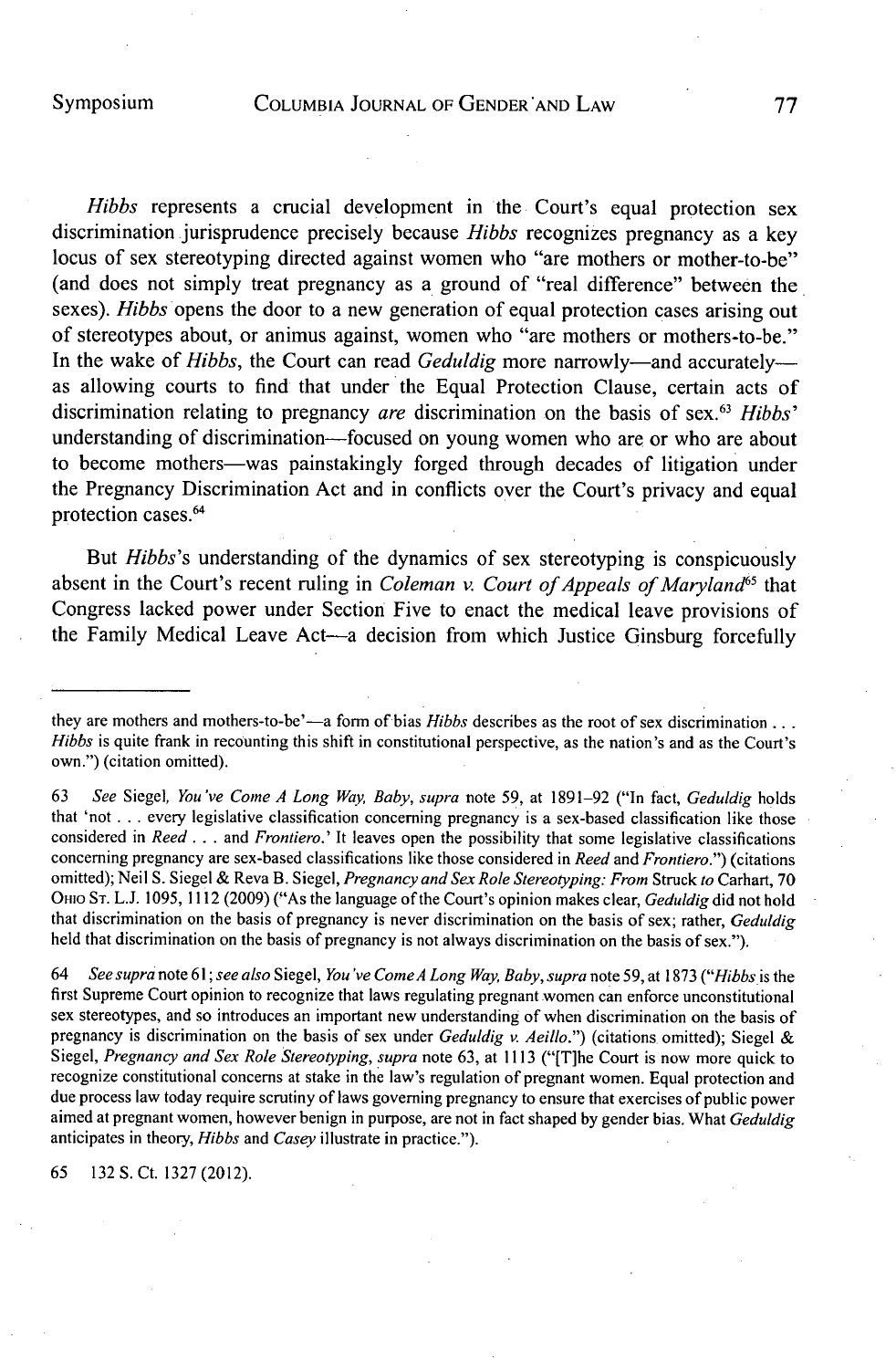dissented.<sup>66</sup> Justice Kennedy, writing for a plurality of the Court, voted to deny Section Five enforcement power for the medical leave provision, asserting that Congress had failed to document how providing sick-leave deterred or remedied sex discriminatory state action.<sup>67</sup> In a lengthy account of the deliberations shaping design of the FMLA, Justice Ginsburg demonstrated that the gender-neutral self-care and family-care provisions of the statute advanced Congress's goal of integrating work and family **by** means that would alleviate rather than exacerbate discrimination against women.

As Justice Ginsburg showed, Congress heard testimony that adding self-care leave to the statute would serve these ends in at least two ways. Requiring employers to provide employees self-care leave would provide female employees pregnancy-related leave, while "ward[ing] off the unconstitutional discrimination [Congress] believed would attend a pregnancy-only leave requirement."<sup>68</sup> Further, adding self-care leave would balance the Act's gender-neutral family leave provisions, which employers might view as protecting women's leave, with a form of leave employers would expect employees of both sexes to use, thereby diminishing the risk that the employers would view the new federal legislation as guaranteeing leave to women only. **"By** reducing an employer's perceived incentive to avoid hiring women, [self-care leave] lessens the risk that the FMLA as a whole would give rise to the very sex discrimination that it was enacted to thwart."69 The Act's gender-neutral self-care and family leave provisions worked together, Justice Ginsburg concluded:

Essential to its design, Congress assiduously avoided a legislative package that, overall, was or would be seen as geared to women only. Congress thereby reduced employers' incentives to prefer men over women, advanced women's economic opportunities, and laid the foundation for more egalitarian relationship at home and at work. The self-care provision is a key part of that endeavor, and, in my view, a valid exercise of congressional power under **§ 5** of the Fourteenth

*<sup>66</sup> E.g., id.* at 1349 (Ginsburg, **J.,** dissenting) ("Self-care leave, **I** would hold, is a key part of Congress' endeavor to make it feasible for women to work and have families. **By** reducing an employer's perceived incentive to avoid hiring women, **§** 2612(a)(1)(D) lessens the risk that the FMLA as a whole would give rise to the very sex discrimination it was enacted to thwart.").

**<sup>67</sup>** *Id.* at **1335** ("Without widespread evidence of sex discrimination or sex stereotyping in the administration of sick leave, it is apparent that the congressional purpose in enacting the self-care provision is unrelated to these supposed wrongs.").

**<sup>68</sup>** *Id.* at 1346 (Ginsburg, **J.,** dissenting).

**<sup>69</sup>** *Id.* at 1349 (Ginsburg, **J.,** dissenting).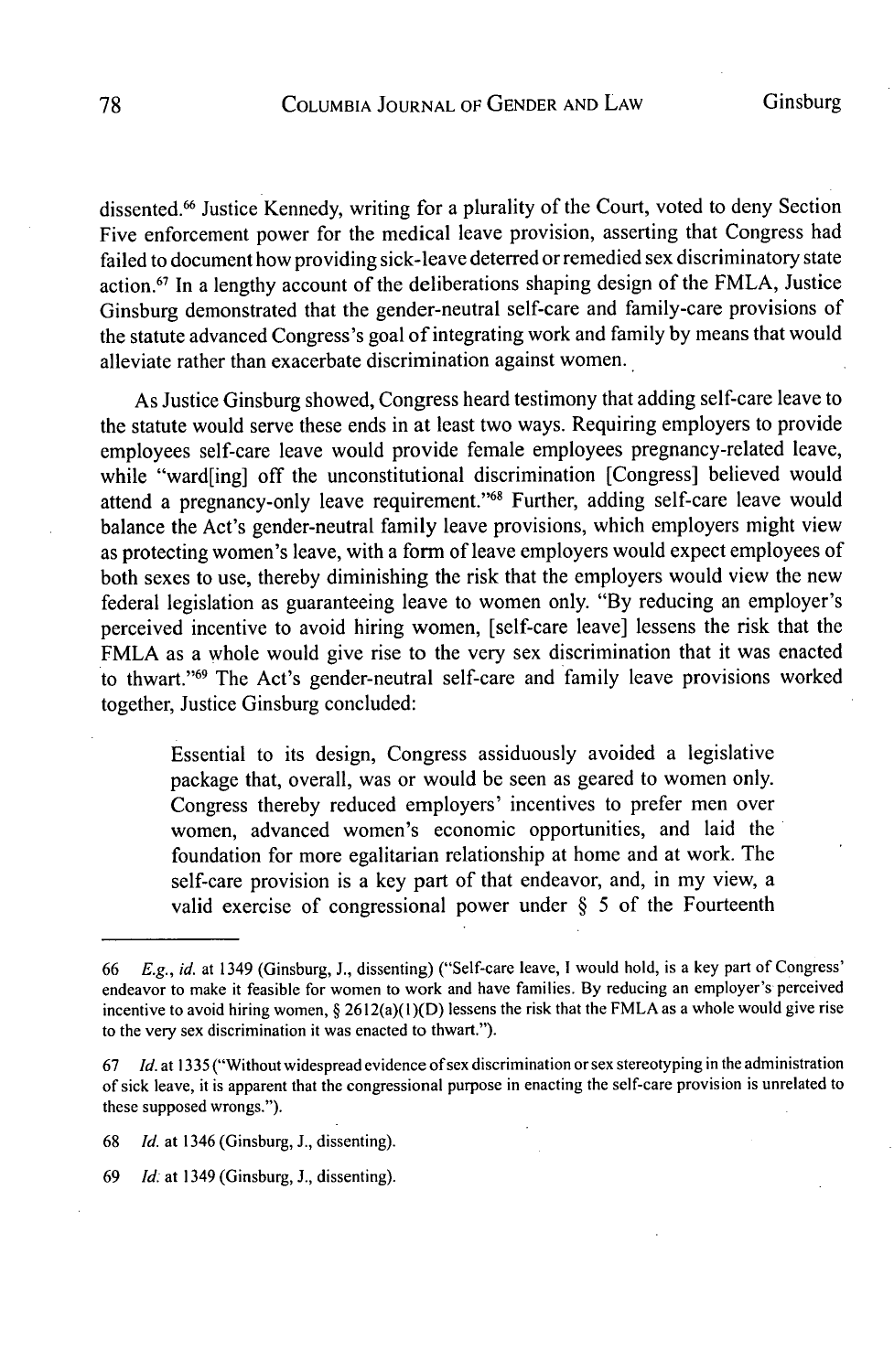#### Amendment.<sup>70</sup>

The understanding of sex discrimination that Justice Ginsburg recognized in the design of the FMLA has animated her own work for decades. On this understanding, discrimination arises out of the interplay of real and imputed role conflicts. Employment is understood as inconsistent with pregnancy and caregiving responsibilities, and women are viewed as likely to become pregnant and engage in primary caregiving. Persisting role conflicts between caregiving and breadwinning and persisting sex-differentiated role expectations for men and women continuously interact to fuel sex stereotyping. Law can entrench the role conflicts and sex-differentiated role expectations that have long fueled sex stereotyping-or law can support individuals and households in making their own choices about the coordination of work and family.

Justice Ginsburg made sense of the self-care provisions of the FMLA in light of these understandings. She understood the FMLA's self-care provisions as part of a set of leave protections that Congress enacted in an effort to support men and women in making their own choices about the coordination of work and family in a form that would disrupt rather than entrench sex-stereotypical conflicts and expectations—and so alleviate rather than exacerbate discrimination against women. Given her understanding of the dynamics of sex discrimination, Justice Ginsburg well appreciated why Congress made self-care leave available for all—rather than offering pregnancy leave to women only. Universal benefits break would down actual conflicts between work and family without triggering historic assumptions about sex roles. Targeted benefits, **by** contrast, might exacerbate employers' longstanding disposition to discriminate against young women in the workforce as unreliable or expensive hires because they are presumed to be "mothers or mothers-to-be."<sup>71</sup> Justice Ginsburg reasoned about the concerns, aspirations, and commitments animating the FMLA's design in terms the plurality seems not to have found sufficiently intelligible even to address.<sup>72</sup>

#### **CONCLUSION**

From time to time, courts and the general public view laws depriving women of control over contraception, abortion, and pregnancy as presenting questions of equal citizenship for women. Indeed we have recently witnessed conservative efforts

**<sup>70</sup>** *Id.* at *1350* (Ginsburg, **J.,** dissenting).

**<sup>71</sup>** Nev. Dep't of Human Res. v. Hibbs, **538 U.S. 721, 736 (2003).**

**<sup>72</sup>** See supra note **68** and accompanying text.